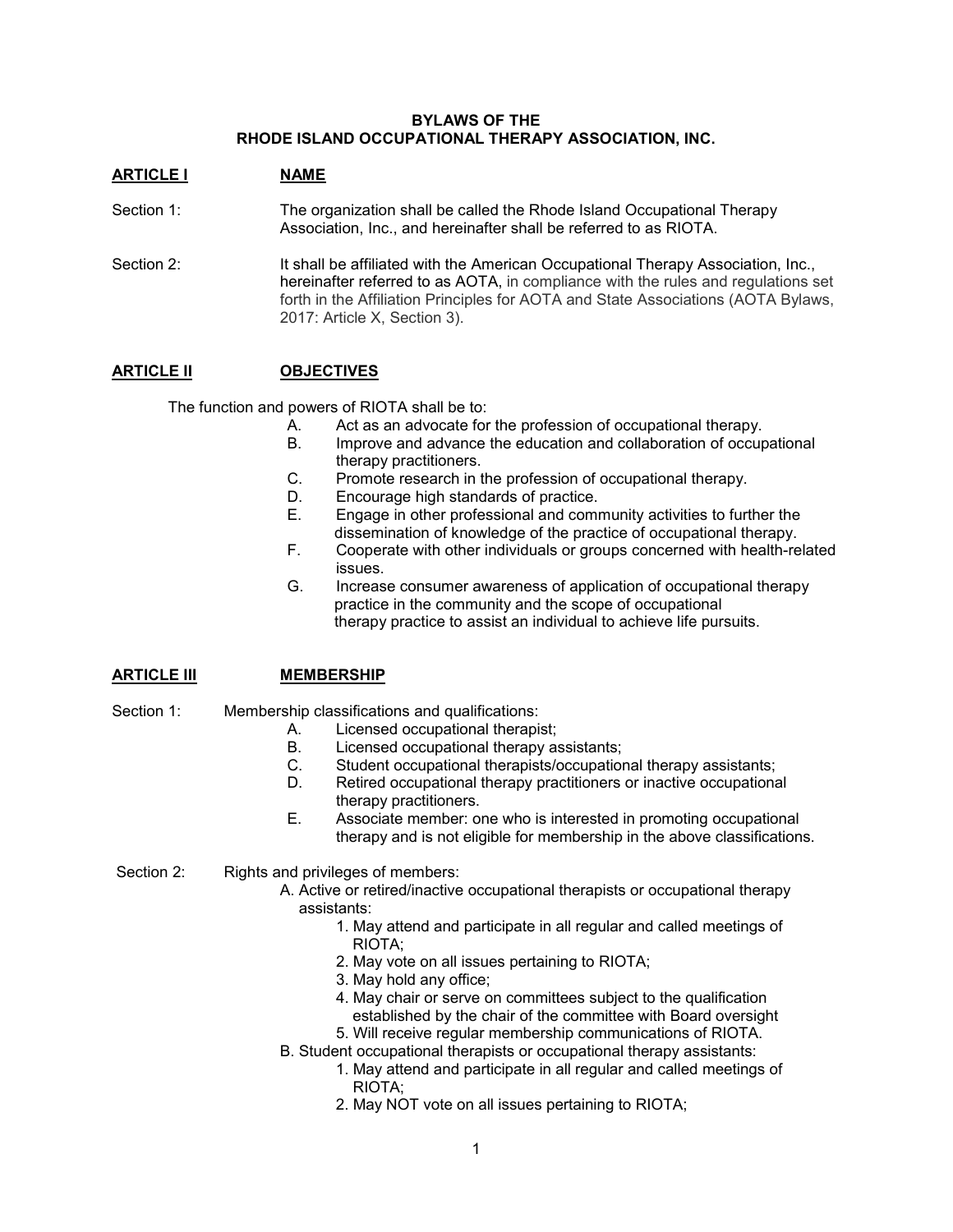- 3. Are NOT eligible to hold an office;
- 4. May serve on committees subject to the qualification
	- established by the chair of the committee with Board oversight
- 5. Will receive regular membership communication of RIOTA.
- C. Associate members
	- 1. May attend and participate in all regular and called meetings of RIOTA;
	- 2. Will have no voice or vote in any capacity regarding the elections or business of RIOTA;
	- 3. Is NOT eligible to hold office;
	- 4. May serve on committees subject to the qualification established by the chair of the committee with Board oversight
	- 5. Will receive all mailings of RIOTA.
- Section 3: Good standing: A member is in good standing provided that person has:
	- 1. Obtained initial certification form the National Board of the Certified Occupational Therapists (NBCOT);
	- 2. A current state license, if employed as an OT practitioner;
	- 3. Paid current RIOTA dues.

Note: members in Section 1: category C, D and E are exempt from 1 and 2

# **ARTICLE IV OFFICERS**

Section 1: **Officers: The officers of RIOTA shall be President,** Vice-President, Secretary, Treasurer, Educational Resource Coordinator, Development Chair, and Communications Chair. Section 2: Election: The officers of RIOTA shall be elected by the voting membership by email or mail ballot according to Article X, Section 2A. Section 3: Eligibility for office: eligibility to hold office has been stated in Article III, Section 2. Section 4: Term of office: All officers shall be elected for a two (2) year term and may not serve more than two (2) consecutive terms. President, Treasurer, and Communication chair shall be elected in odd number years. Vice-President, Secretary, Educational Resource coordinator shall be elected in even number years. Section 5: Vacancies in office: The President, with consent of the Board, shall appoint a replacement to complete the term of office in the event of any vacancy except the office of the president. In that case, the Vice-President shall automatically assume the position for the remainder of the term, if such is less than one (1) year, otherwise a special election shall be held. In the event there are no candidates, the Board is empowered to put forth a plan for interim management of the association. Section 6: Duties of the voting officers: In addition to the rights and duties provided elsewhere in the bylaws, or as custom or parliamentary usage may require, the officers have the rights and duties respectively assigned to them in the succeeding sections of this article—see Standard Operating Procedures. Each officer serves as a voting member of the Board of RIOTA.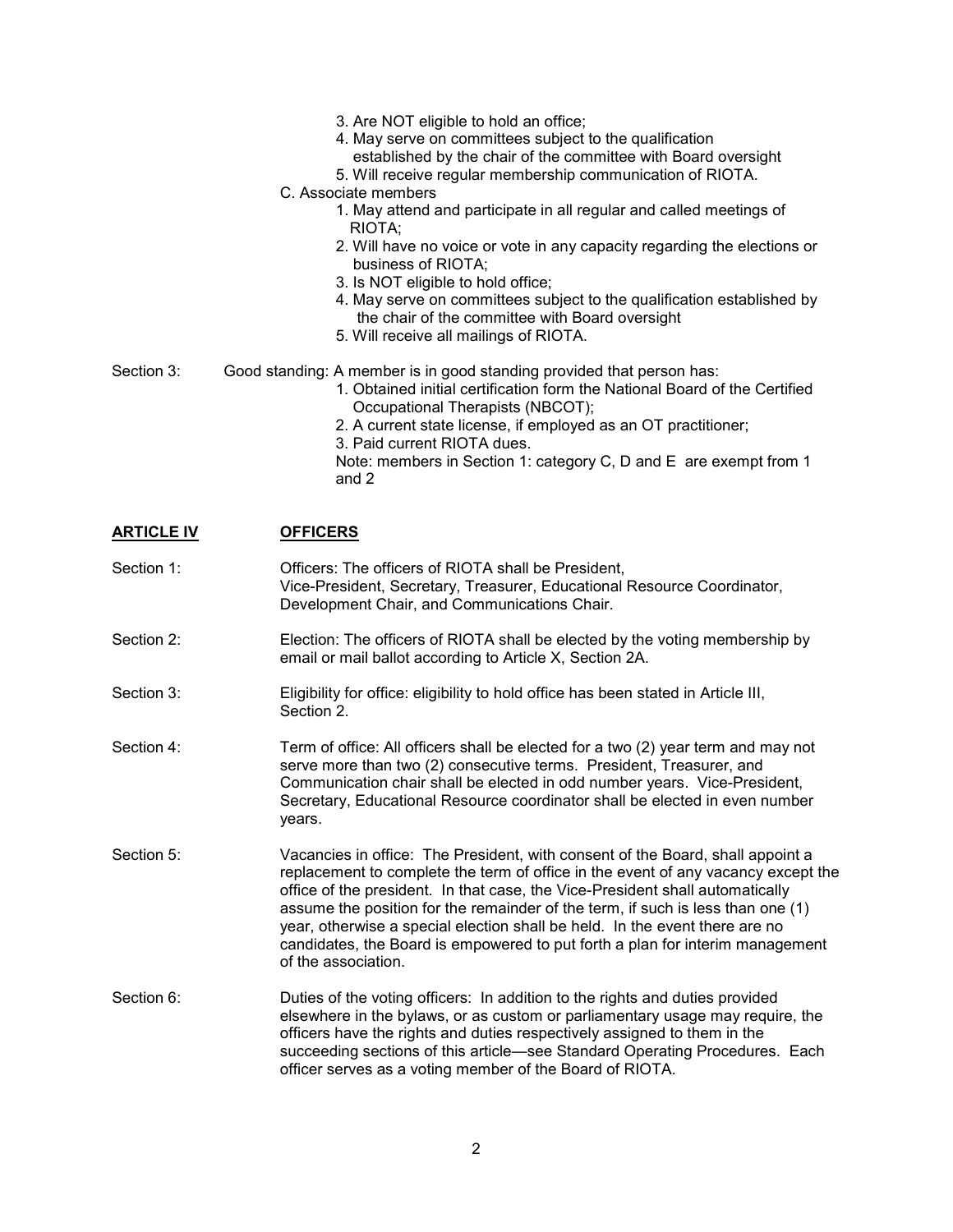Each officer is required to attend each Board meeting. If an absence is necessary, a report including updates and agenda-related items must be submitted in advance of the meeting to the president,

### Section 7: **Removal**

A member of the Executive Board may be removed with cause by vote of a majority of the officers of the Corporation then in office. An Executive Board member may be removed only after reasonable notice and opportunity to be heard. This may include removal due to non-participation as stated in Article IV: Section 6 and Article VIII

### . Section 8: **Resignation**

Members of the Executive Board may resign by delivering written resignation: (a) to any officer of the Corporation; or

(b) to any Executive Board member

Such resignation shall be effective upon receipt unless specified to be effective at some other time; and acceptance thereof shall not be necessary to make it effective unless it so states.

### Section 9: Duties of Officers

- A. President shall:
	- A. Schedule meetings/request room and invite Board members;
	- B. Prepare agenda and conduct Board meetings and annual retreat;
	- C. Act as a liaison between RIOTA and AOTA;
	- D. Represent RIOTA at annual AOTA conference;
	- E. Review RIOTA annual reports, synthesizing for report to membership at the end of each year
	- F. Have the power to sign all written obligations of RIOTA and shall have the general powers of supervision and active management usually vested in that office;
	- G. Assist in transition to new president, serving as a mentor and guide as needed;
	- H. Additional duties as required.
- B. Vice-President shall:
	- A. Assist the president in the discharge of duties and shall discharge the duties of the president if and when the president is absent, or in the event of a vacancy of that office, fill the unexpired term (if less than a year);
	- B. Preside, as appropriate, as parliamentarian over general meetings. Provide oversight and support as needed during committee meetings;
	- C. Submit annual report by June 30 to the president of any activity of ad hoc or other committee requiring oversight
- C. Secretary shall:
	- A. Send annually to the AOTA staff liaison to the Affiliated State Association Presidents (ASAP) within thirty (30) days after the election of officers a complete roster of current RIOTA officers, committee chairs and representatives. As changes occur, updates must be sent;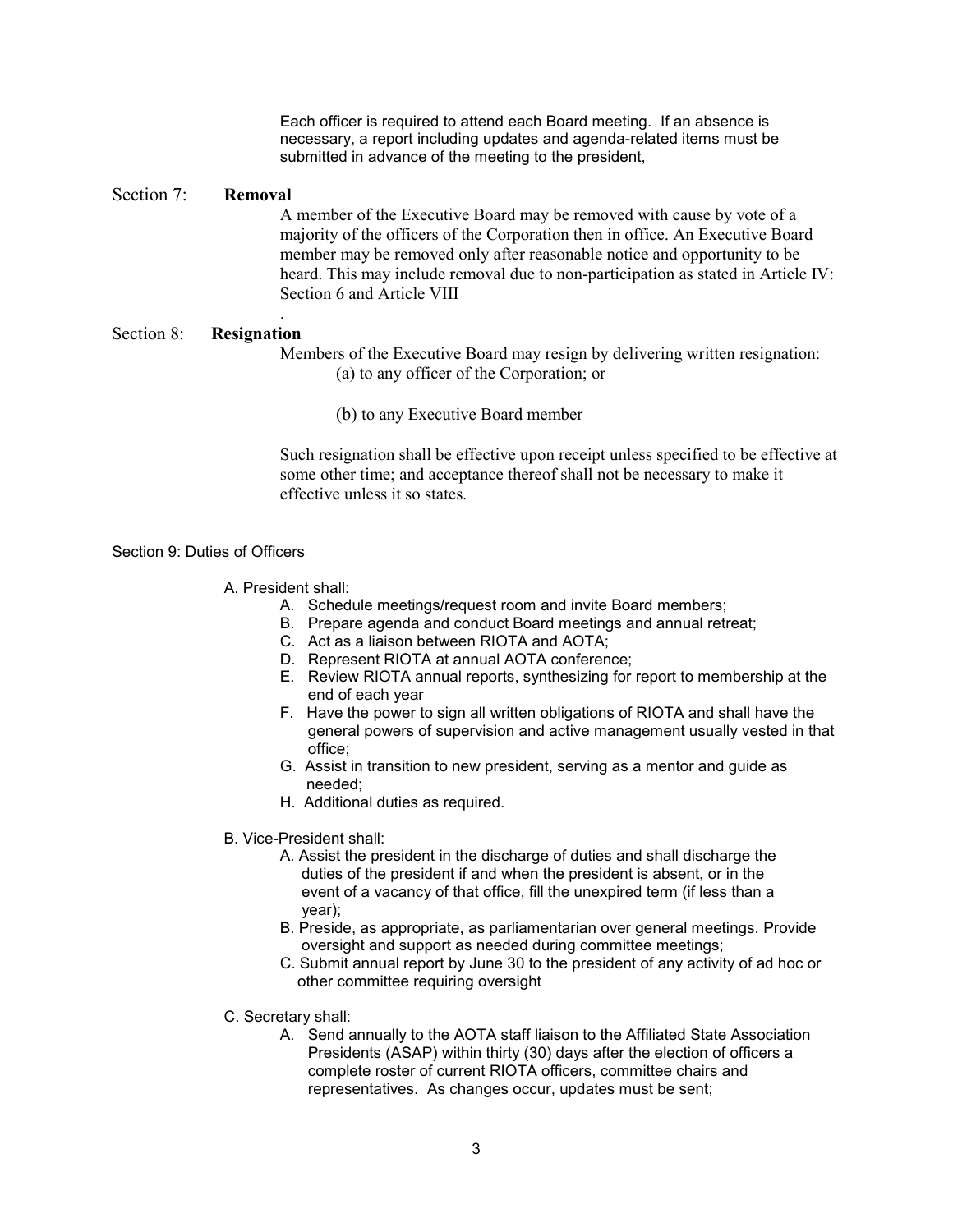- B. File with AOTA staff liaison to the Affiliated State Association Presidents (ASAP) a copy of the bylaws of RIOTA at the time of its adoption, and any amendments to the bylaws within thirty (30) days after they are adopted;
- C. Be responsible for recording the minutes of the meetings of RIOTA and the Board. Final version of the minutes are to be kept by the Secretary, presented to Board by email within seven (7) days for review prior to discussion and approval vote at the subsequent Board meeting, and archived with the historian documents;
- D. Collect and submit committee annual report to president by June 30;
- E. Be responsible for sending routine correspondence and other communications RIOTA as directed by the Board;
- F. Serve as the RIOTA historian, preserving and maintaining organizational history
- Section 11: Treasurer shall:
	- A. Have charge of all monies of RIOTA and coordinate budget planning with Board and committee chairs;
	- B. Pay all bills upon the authorization of the president, with the exception of those bills above or outside the budget allotment which shall be paid upon the authorization of the executive Board;
	- C. Maintain a ledger of all expenditures and receipts and shall give a written report of the same at each Board meeting; if unable to attend Board meeting a report will be forwarded to the Secretary for the Board meeting;
	- D. Complete an annual budget report (ending June  $30<sup>th</sup>$ ) to be presented to the membership and published on the RIOTA website;
	- F. Complete annual corporation filing with the Secretary of State and any required tax forms including 501c3 documents.
- Section 12: Voting Committee Chairs:
	- A. Education Resource Chair: Plan and implement educational opportunities for general membership meetings in Fall and Spring; and other educational opportunities as determined by the Board; coordinate scheduling of Pediatrics, Adult, and Mental Health Special Interest Group events and ensure delivery of contact hours to attendees;
	- B. Communications Committee Chair: Oversee internal and external communication; provide oversight and support for website, membership communication (and liaison with membership chair), and social media chairs;
	- C. Advocacy Chair: Oversee matters related to legislation (and liaison with legislative chair), reimbursement, and advocacy opportunities for RIOTA and occupational therapy practitioners.
- Section 13: Non-voting Committee Chairs
	- A. Pediatrics Special Interest Group Chair: Coordinate and implement special interest section (SIS) programming for pediatrics meetings and events; coordinate all speakers and presentations; develop and submit annual report of special interest group activities to the Secretary by June 30.
	- B. Adult Special Interest Group Chair: Coordinate and implement special interest section programming for adult SIS meetings and events; coordinate all speakers and presentations; develop and submit annual report of special interest group activities to the Secretary by June 30.
	- C. Mental Health Special Interest Group Chair: Coordinate and implement special interest section programming for mental health SIS meetings and events; develop and submit annual report of special interest group activities to the Secretary by June 30.
	- D. Website Editor: Manage and update website with current RIOTA information; including events, special notices and summary of events annually.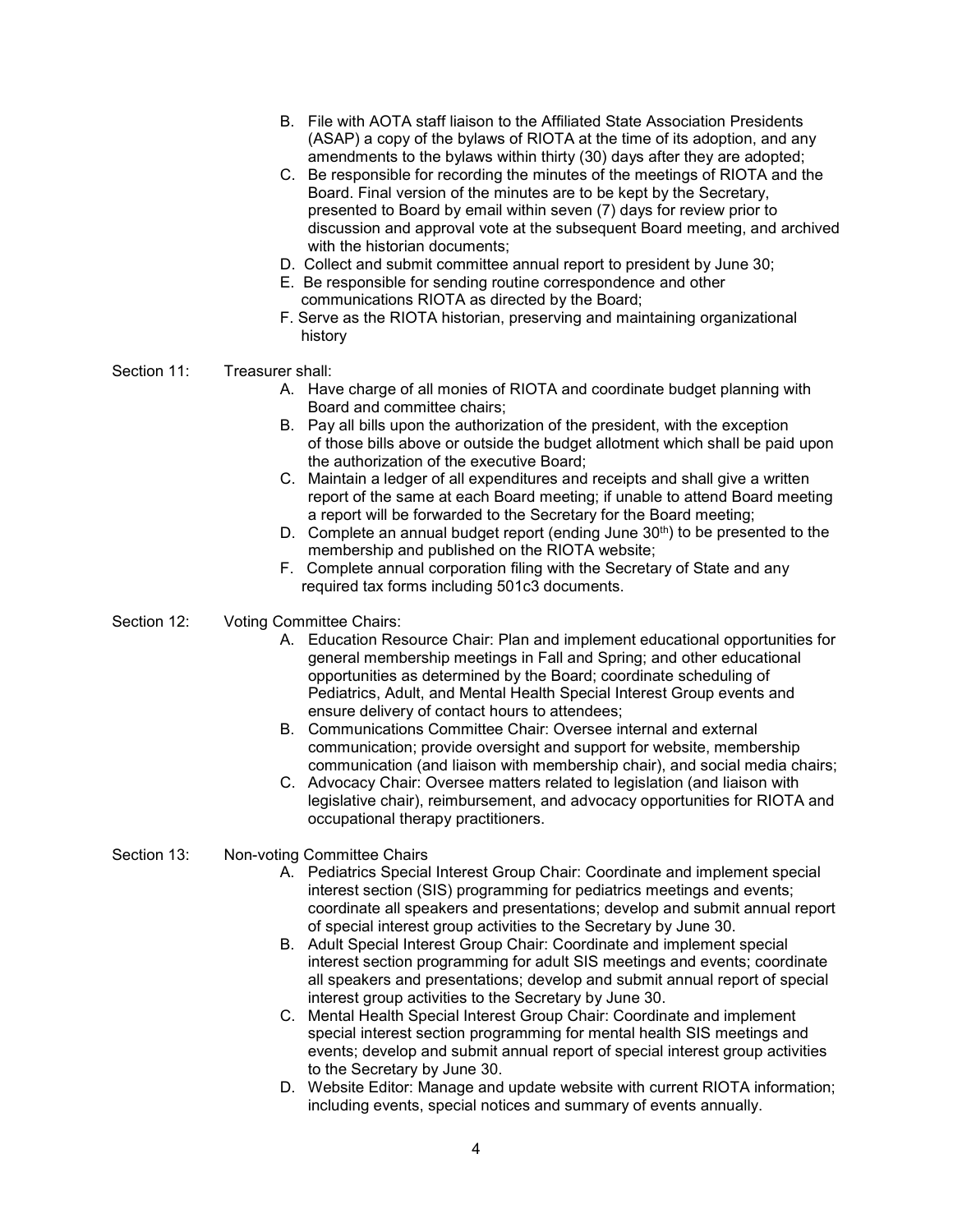E. Membership Committee Chair: Oversee membership and retention and manage online membership lists and distribution of information. Annual report of membership activity due to the Secretary by June 30.

# **ARTICLE VI: THE BOARD**

- Section 1: Name: The Executive Body of RIOTA shall be called the Board.
- Section 2: Members: Voting—elected officers and elected voting chairs (Educational Resource Chair, Communications Committee Chair, and Communications Chair).
- Section 3: Meetings: Regular meetings of the Board shall be held as the President shall direct or when requested by a majority of the Board members. There shall be a minimum of four (4) Board meetings a year. A majority of the voting members shall constitute a quorum. Special meetings may be held as needed to review and/or revise the Long Range Plan, Standard Operating Procedures and Bylaws.
- Section 4: The duties and authority of the Board shall be to:
	- A. Insure that the objectives of RIOTA are being met;
	- B. Manage the affairs of RIOTA between meetings;
	- C. Approve appointments made by the president;
	- D. Authorize the treasurer to pay bills that are outside or above the budget allotment;
	- E. Set the time for meetings of RIOTA;
	- F. Make recommendations to the membership on national affairs and state policy, amendment(s) to the bylaws, the budget, membership dues or special assessments;
	- G. Review and authorize requests for proposals (RFPs) as well as review and vote on subsequent RFP applicants.

# **ARTICLE VII: COMMITTEES**

- Section 1: The Board shall have the power to create committees. Recommendations for chairs may be made by the general membership or the Board. Committee chairs are appointed by the president with the approval of the Board and shall serve for the president's term. All members are encouraged to serve on committees.
- Section 2: Ad hoc committees are approved by the Board. These committees are responsible for presenting reports to the Board at regular intervals and upon completion of their activities.

### **ARTICLE VIII: MEETINGS**

- Section 1: RIOTA shall conduct one annual business meeting in the fall and one general membership meeting in the spring.
- Section 2: The meetings shall be held at a time and place designated by the Board.
- Section 3: Special meetings may be called by the president or by three (3) members of the Board. The call for a special meeting must state the business to be transacted and no other business may be transacted.
- Section 5: All meetings shall be governed by the simplified parliamentary procedure unless otherwise specified. Details can be found here: [http://mrsc.org/Home/Explore-](http://mrsc.org/Home/Explore-Topics/Governance/Legislative-Organization-Meetings-and-Process/Parliamentary-Procedure.aspx)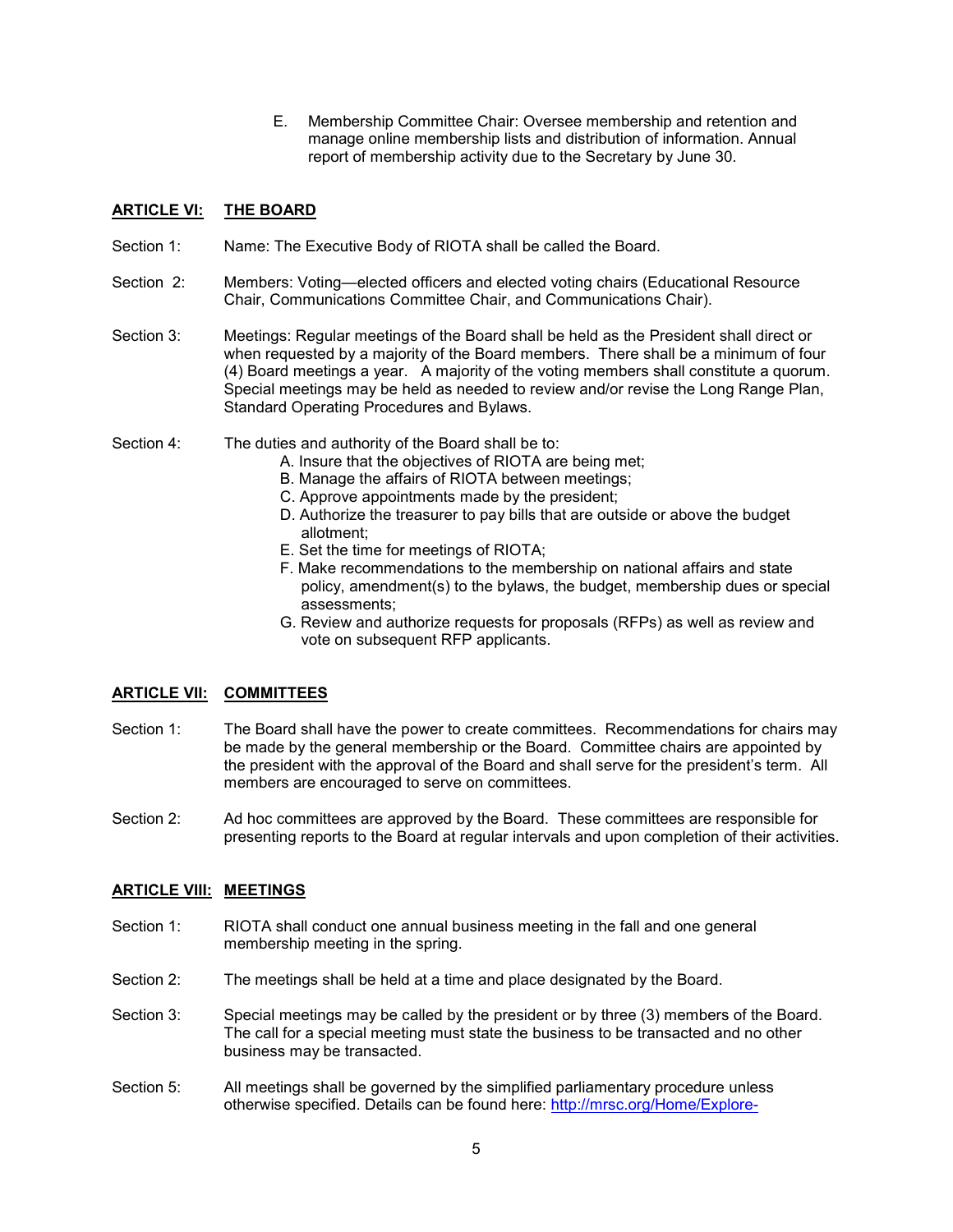[Topics/Governance/Legislative-Organization-Meetings-and-Process/Parliamentary-](http://mrsc.org/Home/Explore-Topics/Governance/Legislative-Organization-Meetings-and-Process/Parliamentary-Procedure.aspx)[Procedure.aspx](http://mrsc.org/Home/Explore-Topics/Governance/Legislative-Organization-Meetings-and-Process/Parliamentary-Procedure.aspx) 

Section 6: Contact hours for RIOTA meetings will be recorded by the Education Resource Chair.

### **ARTICLE IX: THE QUORUM**

Voting procedures and quorum shall be outlined in the Standard Operating Procedures and shall be available for member review.

### **ARTICLE X: NOMINATIONS AND ELECTIONS**

- Section 1: A. The Board shall recruit and appoint a Nominating Committee Chair who shall be a registered occupational therapist or a certified occupational therapy assistant and a member of RIOTA.
	- B. The Nominating Committee Chair shall serve one (1) year and may only serve two (2) consecutive terms.
- Section 2: A. The Nominating Committee shall present a slate of qualified candidates and email ballots to members by May 1<sup>st</sup>, to be returned within fourteen (14) days to the Nominating Committee Chair.
	- B. The results of the ballot will be announced at the next Board meeting, at the annual membership meeting, and will be published in the RIOTA website and social media.

### **ARTICLE XI: DUES AND ASSESSMENTS**

- Section 1: The fiscal year of RIOTA shall be July 1<sup>st</sup> through June 30<sup>th</sup>.
- Section 2: The annual membership dues shall be determined by the Board.
- Section 3: Dues shall be payable annually on members' renewal date. Renewal reminders are sent electronically. Accommodations are made for those without email. If membership is not renewed, member will no longer receive regular correspondence other than meeting reminders or renewal notice. Dues may be accepted throughout the fiscal year.
- Section 4 In case of emergency, assessments shall be recommended by the Board and present to the membership.

### **ARTICLE XII: REQUEST FOR PROPOSALS (RFPs)**

- Section 1: RFPs will be drafted and presented to the Board for vote and approval before soliciting potential applicant proposals. RFPs will be drafted for any services RIOTA is seeking.
- Section 2: Services estimated to cost RIOTA a figure determined in the Standard Operating Procedures require vote by the Board based on majority or president's approval.
- Section 3: Services estimated to cost RIOTA \$500 or more require at least three RFP applications, which will be reviewed, voted on, and awarded by the Board based on majority.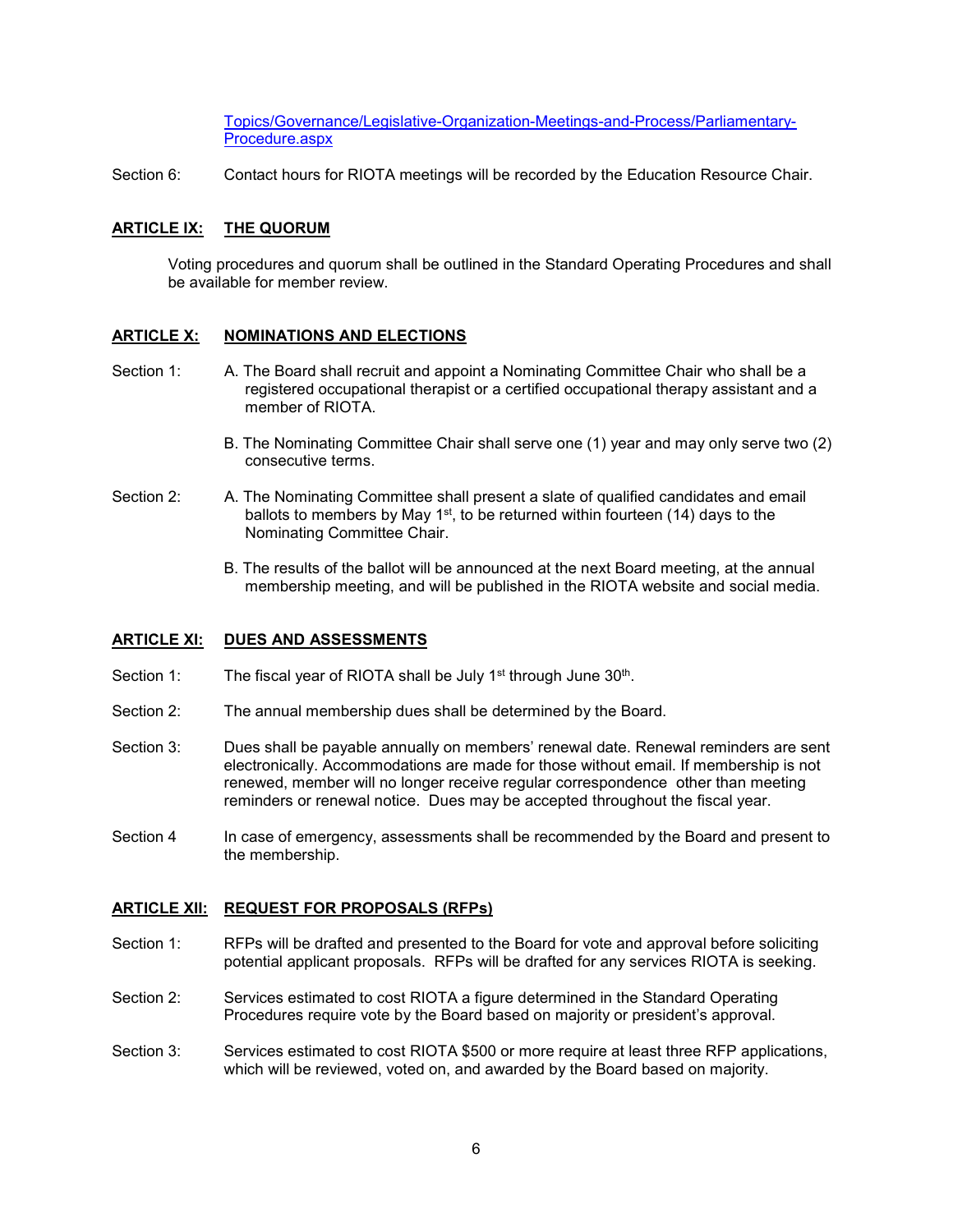# **ARTICLE XIII: ETHICS AND DISCIPLINE**

- Section 1: The members of RIOTA shall abide by the current licensure laws of the State of Rhode Island and Providence Plantations and in accordance with AOTA standards and ethics.
- Section 2: Advertising by occupational therapy practitioners under their professional title shall be in accordance with propriety and precedent in medically associated professions.
- Section 3: Membership in RIOTA may be suspended at any time by a majority of the Board for malpractice or misconduct in accordance with the Rhode Island licensure laws and the National Board for Certification in Occupational Therapy (NBCOT).
- Section 4: A member may be discharged of his or her duties as a member, including his or her duties as a member of a committee, if: the member's occupational therapy practitioner license has been revoked due to disciplinary action or if the member's dues are in arrears 90 days after payment is due. **Members can appeal this decision, in writing, to the Board which may reinstate membership through majority vote.**

### **ARTICLE XIV: AMENDMENTS or MODIFICATIONS TO RIOTA BYLAWS**

- Section 1: Email ballot: These Bylaws shall be amended or revised by the voting members of RIOTA through individual email/mail ballots.
- Section 2: Ballot: The Board shall forward proposed changes and a ballot to the voting members thirty (30) days prior to the deadline stated on the ballot. By-law changes shall be determined by the majority of the mail votes received from voting members in good standing by the stated deadline.
- Section 3: Results: Members will be emailed results of vote, and bylaws, as they stand after vote, will be posted on website with date of amendment.

# **ARTICLE XV: DISSOLUTION CLAUSE**

In the event this corporation shall be dissolved for any reason, any remaining assets shall be distributed for purposes within the scope of the Internal Revenue Code Section 501 (c) (6) or any amendment thereto, and in accordance with the corporate statutes of the State of Rhode Island.

### **Revisions:**

- Adopted February 26, 1979
- Amended September 1982

Amended June 1988